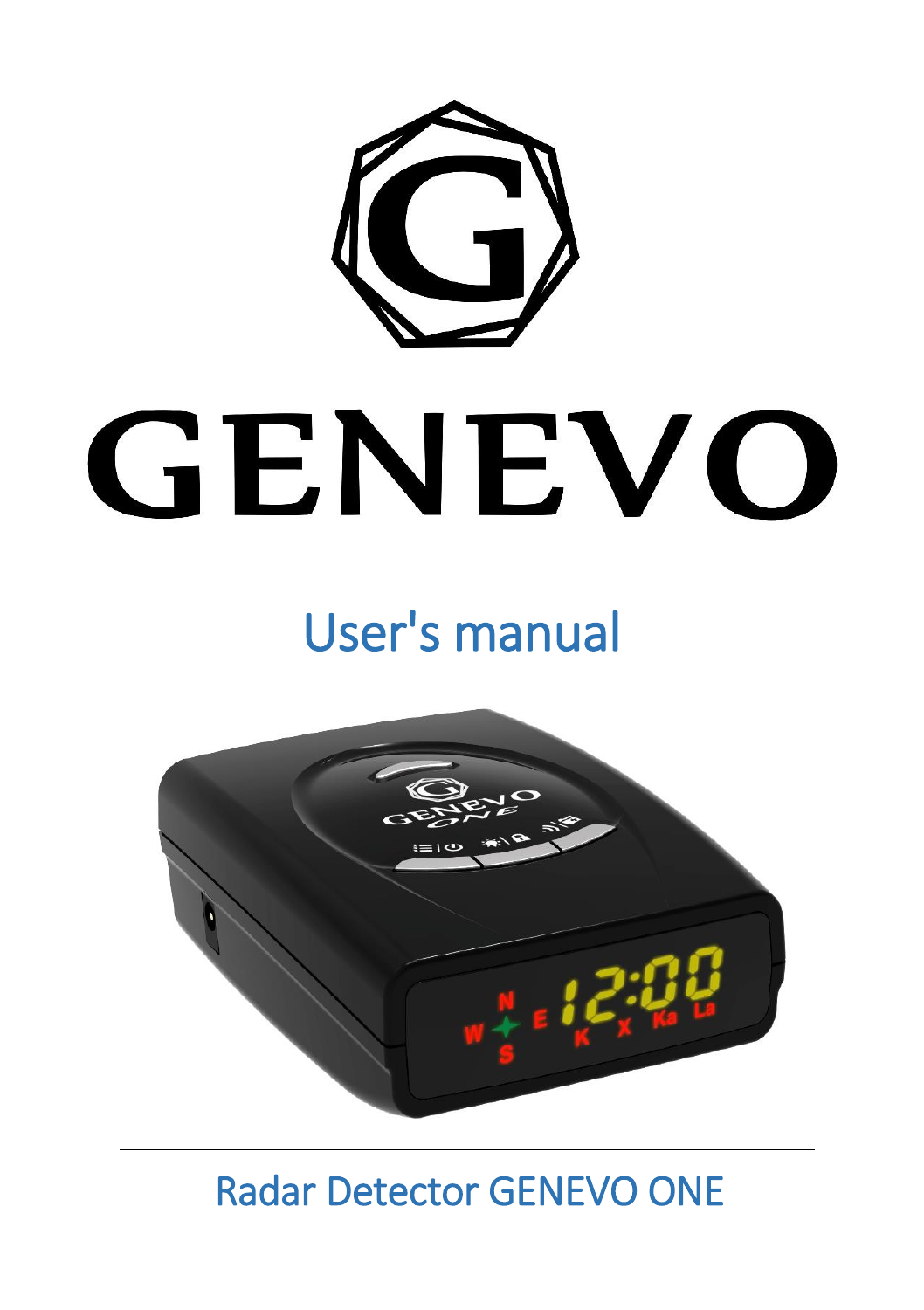# Main functions of Genevo One?

Genevo One is designed to protect the driver from fines for speeding. Genevo One communicates with driver in English language and its main functions are detection of microwave radars (X / K / Ka narrow bands), laser guns, red light cameras and section speed cameras (GPS database).

# Notifications:

Text warning and voice alert appears on Genevo One during radar alert. Strength of the signal and beeps expresses the intensity of the received signal. Signal strength has ten levels. GPS alerts are reported by voice. For example "Speed Camera".

# Control:

#### *1) Left button MENU / ON-OFF*

Short press: You will enter into setup menu. During radar alert you will mute the volume.The next alert will be reported again in the standard volume. Long press: Turn ON / OFF Genevo One.

#### *2) Middle button BRIGHTNESS / ALERT SUPPRESSION*

Short press: You can change the brightness of the display - Bright -> Dim -> Dark. Long Press If you hold it during an alert you will mark the place of false radar reporting so at a given point detector will be suppressed during the next passage. If you suppress a false alert, detector will not detect radars in radius of about 150 meters. Hold button during the "suppressed" radar alert and this listing will be canceled. After next passage radar alert will be signaled normally.

#### *3) Right button SENSITIVITY / ADD YOUR OWN GPS POINT*

Short press: You can scroll between Highway / City / Auto City modes. In City or Auto City modes the sensitivity of X / K / Ka bands can be reduced according to user preference. Long Press: Add your own GPS point.

#### *4) Buttons on the right side + / -*

Short press: Changing volume of Genevo One.

# Menu:

Press *left button* for enter into menu.

Press *left button* to go from one item to the next.

Press VOLUME + or – (on the right side of detector) to change your setting within an item. To complete this change, simply wait a few seconds without pressing a button. The unit will display "Set" to confirm your selection. Alternatively, you can get out of the menu by pressing the *right button*.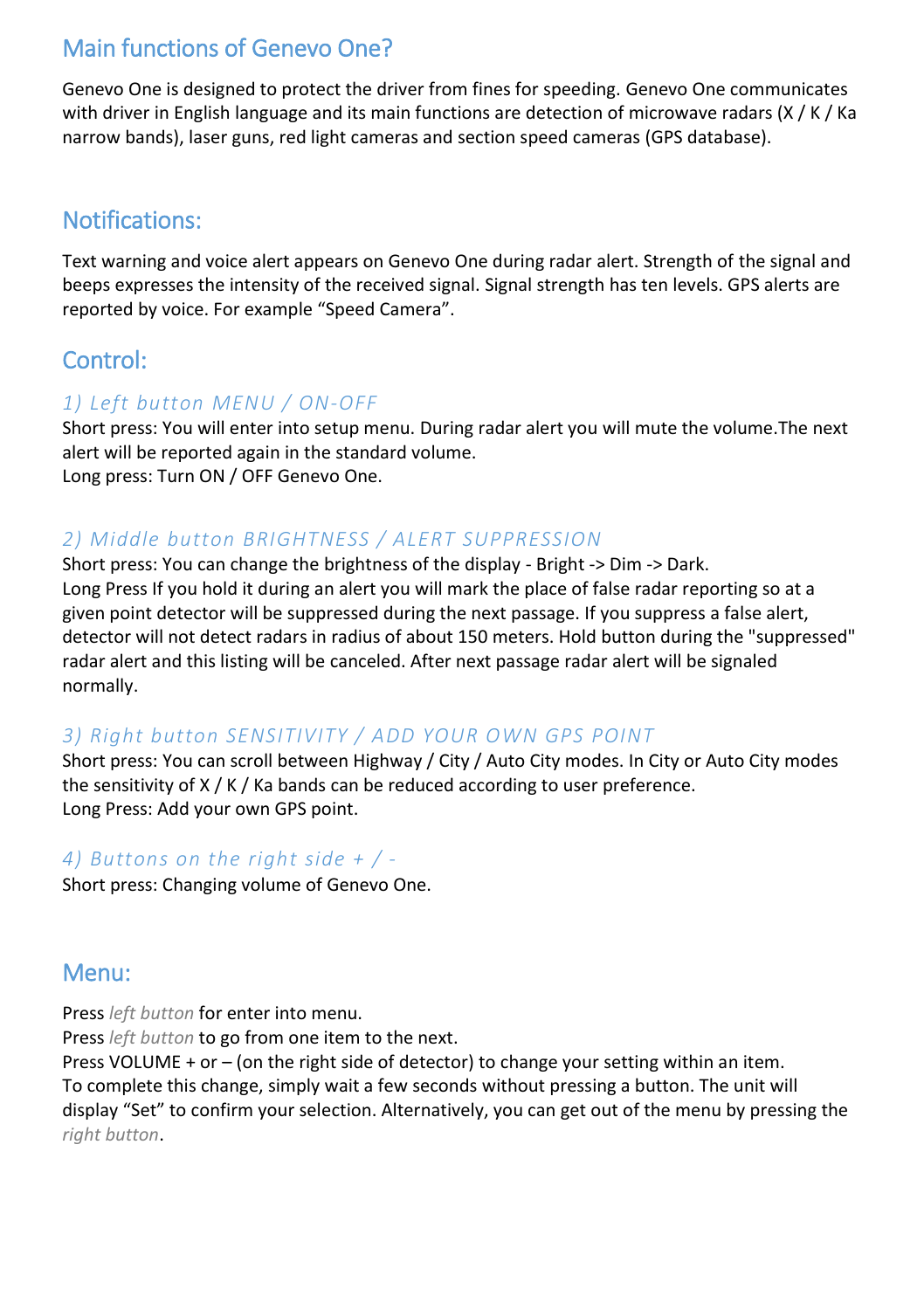#### *Items in the menu are as follows:*

*Test: On / Off* - (Standard / Rapid). In standard switching on sounds startup song and then enumerating the detector's settings. During Rapid setting sounds only startup song.

*Sensitivity: Highway mode / City mode.* City mode sensitivity of X / K / Ka bands are reduced by 5 dB (approx. 30%).

*The minimum speed for signaling radar: Off, 10 km/h, 20 km/h, 30km/h,……….., 130 km/h*

*K-Band: On / Off X-Band: On / Off Ka-Band: On / Off Laser: On / Off Startup sound: On / Off GPS connect announce: On / Off Report GPS points: On / Off Setting local time: Time zone change via + / - Language: Český jazyk / Deutsch / English*

*All user point will be deleted: Press middle button to delete all user points.*

# Operating frequency:

GPS: SiRF STAR IV Ka Band: 34,0GHz, 34,3GHz (± 120MHz) K Band: 24.125GHz (± 70MHz) X Band: 10.525GHz (± 50MHz) Laser: 904nm

### Technical parameters:

Operating temperature:  $-20 - +85 °C$ Operating voltage: 11-16 V Energy consumption: 300 mA normal, 360 mA max. (12V) Dimensions: 62 \* 92 \* 34 mm

# Database Updates:

Database update is recommended to check once in three months. Download the new database is performed according to the instructions [www.genevo.cz/aktualizace/](http://www.genevo.cz/aktualizace/) while at [www.genevo.cz/odber/](http://www.genevo.cz/odber/) you can register and receive notifications of new and updated database to your email.